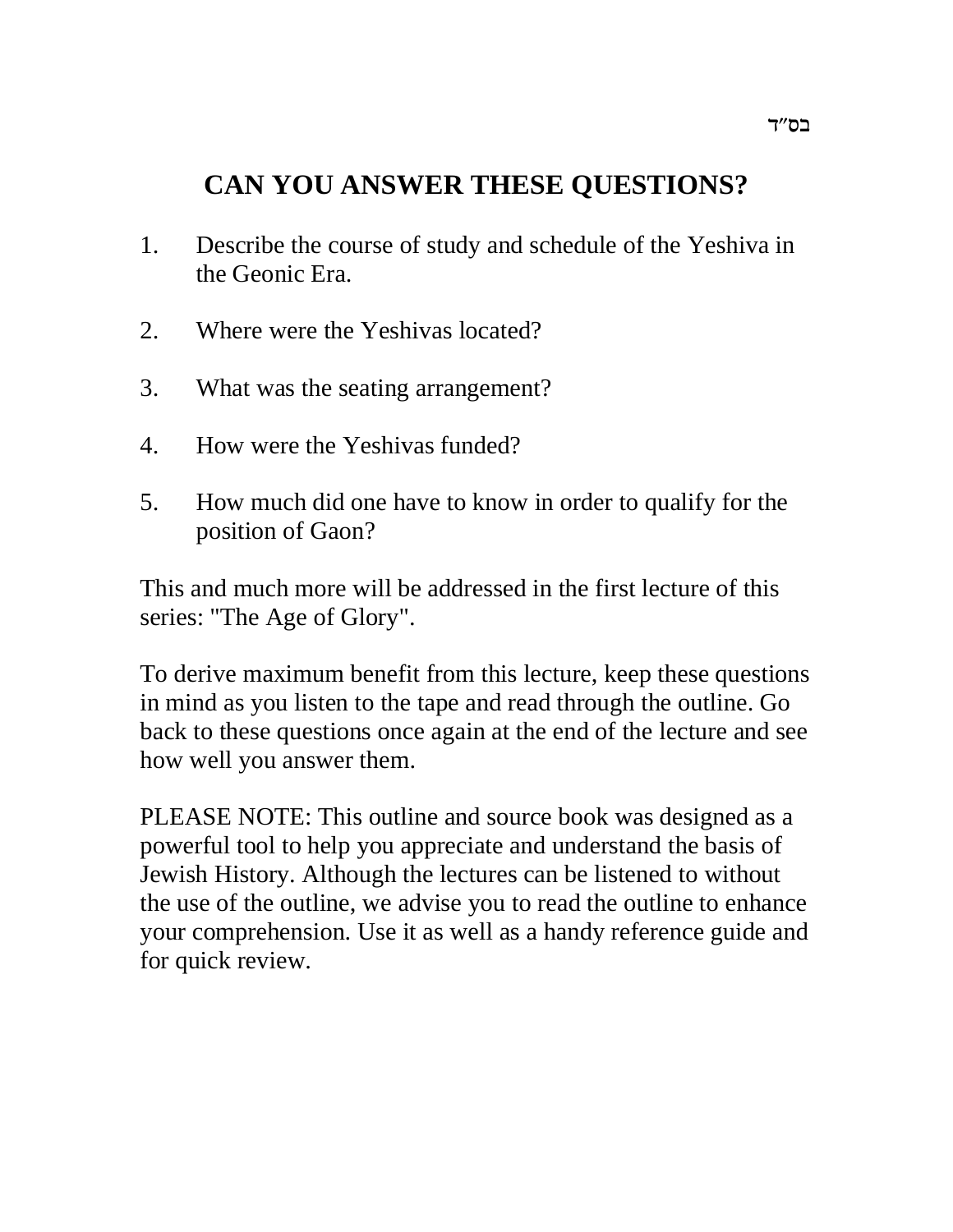#### THE EPIC OF THE ETERNAL PEOPLE Presented by Rabbi Shmuel Irons

Series V Lecture #1

#### THE AGE OF GLORY

 $\mathbf{I}$ . The Glory of Torah

 $A_{1}$ 

וכל אחד וא׳ מתלמידים במקומו גורס ומעייז כל אותם ה׳ חדשים המסכתא שא״ל ר״י בצאתם מעמו ובאדר אומר להם מסכתא פ׳ נפרש באלול וכמו כן באלול אומר להם מס׳ פלוני נגרוס באדר ובאים כולם ויושבין לפני ר״י באדר ואלול ור״י עומד עליהם על גרסתם ובודק אותם, וזה סדר ישיבתם ר"י יושב ולפניו י' אנשים והיא נקראת דרא קמא ופניהם אל פני ר"י וי' שיושבים לפניו בהם ראשי כלות וג׳ חברים ונקראו ראשי כלות שכ״א מהם ממונה על י׳ מן הסנהדרין והם נקראים אלופים, וכך היה מנהגם אם נפטר א׳ מראשי כלות ויש לו בן הממלא מקומו יורש מקום אביו ויושב בו אפילו היה קטן בשנים. וכן מן החברים כשיפטר אחד בנו ממלא מקומו ואין א׳ דולג על מפתן חבירו. ואם אינו ממלא מקום אבותיו וראוי לישב באחד מז' דרי יושב בה. ואם אינו ראוי לישב עמהם יושב עם בני בי רב ועם שאר תלמידים שהם כד' מאות איש. והע' סנהדרין שהם ז' שורות, שורה ראשונה יושבת כמו שזכרנו ואחריהם י' עד ז׳ שורות ופני כלם אל פני ר״י וכל התלמידים יושבין אחריהם ואין אחד מהם מכיר את מקומו אבל הז׳ שורות כל אחד מכיר את מקומו ואין אחד מהם במקום חבירו ואם יהיה אחד מהם מן הז' שורות גדול בחכמה מן האחר אין מושיבין אותו במקומו מפני שלא ירשה מאביו אבל מוסיפין לתת לו יותר מחוקו מפני חכמתו. סיפור נתן הבבלי המובא בסוף ס׳ היוחסין

Throughout the five months, every one of the disciples, in their own place, studies [by heart] and analyses in great depth that tractate which the Rosh Yeshiva had told them to study before they left at the end of the session. In Adar he tells them that in Elul we will explain this particular tractate and similarly in Elul he tells them that in Adar we will study that particular tractate. They all come and sit before the Rosh Yeshiva in Adar and Elul and the Rosh Yeshiva supervises them [and makes sure that they all know] the correct text] and he tests them.

The following is their sitting arrangement. The Rosh Yeshiva sits and in front of him are ten men. This is called "the first row". They are facing directly the face of the Rosh Yeshiva. Of the ten that are sitting in front, there are [seven] Roshei Kallah and three Chaveirim. They are called Roshei (lit. heads of) Kallah (the Rabbinical gathering) Sanhedrin and they are called "Alufim" because each one is appointed over ten of the (leaders). The following was their custom [of succession]: If one of the Roshei Kallah would pass away and he would have a son that was worthy of filling his father's position, that son would then inherit the place of his father and occupy it, even though age wise he was still very young. Similarly, if one of the "Chaveirim" would pass away, his son [if worthy] would inherit that position. No one is allowed to jump over the threshold of his colleague (take his former position). If he is not worthy of filling his father's position but is worthy of sitting in one of the seven rows, then he may do so. If he is not fit to sit with them, he may then sit together with the "Bnai Bei Rav" (members of the Yeshiva) and the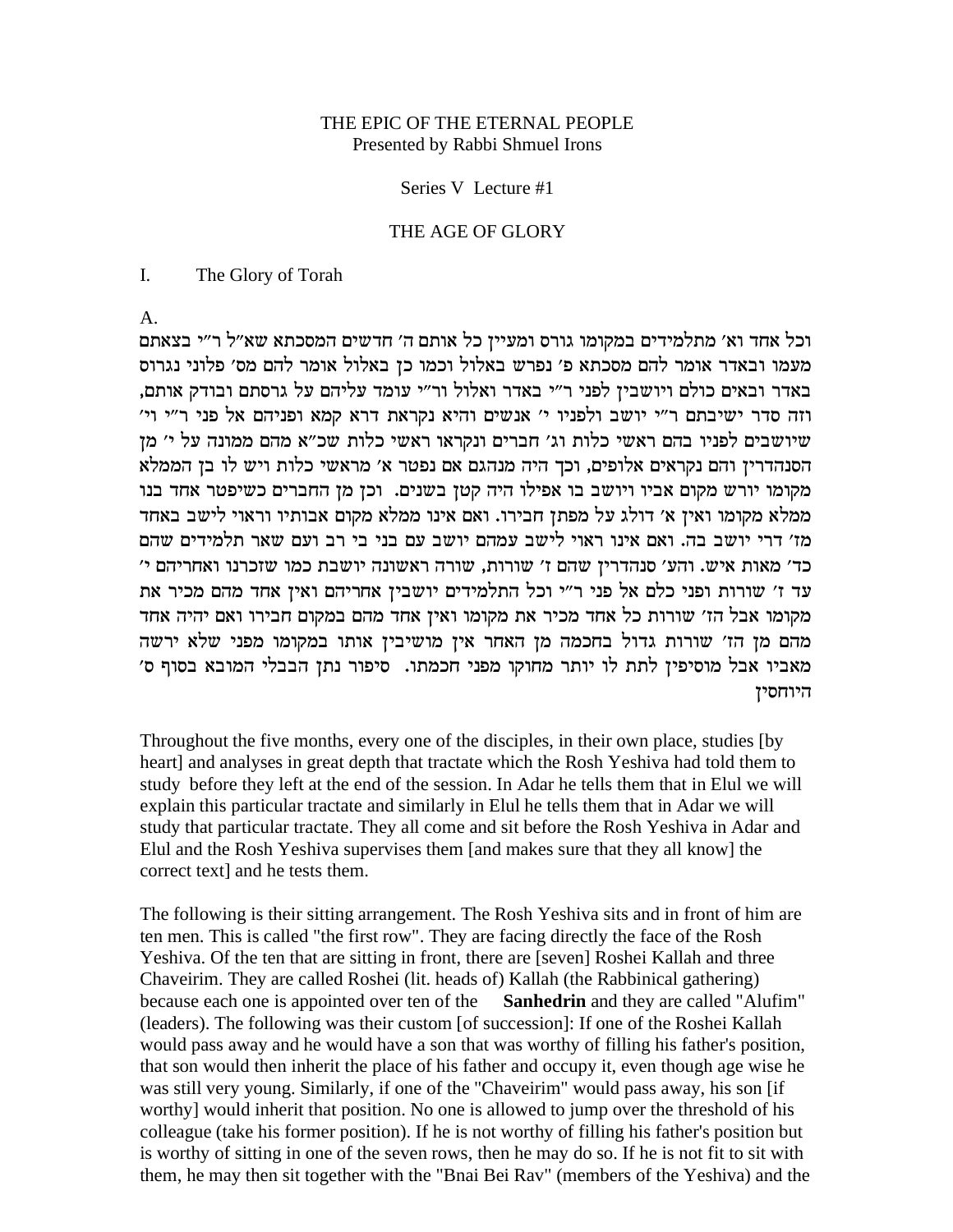his colleague. If one of the members of the seven rows is [or rather becomes] greater in wisdom than another, he is not placed in his colleague's position because he did not inherit it from his father. Rather, his stipend is increased commensurate with his wisdom.

The Account of Nasan HaBayli as is recorded at the end of Sefer HaYuchasin

הישיבות היו קבועות וכל הקהלות היו מתנדבים להעמיד שם תלמידיהם בכבוד גדול עד שבכל הארצות היו מהם הרבה שהיו שולחים את בניהם ללמוד, וכשלומדים שם כל צרכם לפי רצונם היה כל אחד שב אל משפחתו ואל אחוזת אבותיו, ומתוך כך מלאה הארץ דעה את ד׳, מהם בתלמוד תלתא סדרי, ר״ל מועד נשים ונזיקין, והוא היה נקרא ״חכם״ ומהם בתלמוד ד' סדרי, ר"ל בתוספות סדר קדשים, והוא היה נקרא אצלם "רב", ומהם בתלמוד בששה סדרי, בתוספות זרעים וטהרות, ואז היה ראוי שיקרא "גאון", רמז לששים מסכיות שבש"ס כמנין "גאון" אלא שאע"פ כן לא היו קורין כן אלא אם כן נסמך מפי גאון אחר בהסכמת הישיבה וראשי ישיבות היו אז גאונים יודעים כל התלמוד בעל פה. וכשהיו שונים לתלמידיהם בישיבתם היה חץ שנון לשונם לא היתה הפסק בדבורם בכדי שתחגור הצפורן. וכאשר שכב האיש ההוא עם אבותיו היו בוחרים מן הראיו לגאונות הבקי שבהם הראוי להצליח במלאכה יותר מחברו, ולפעמים ראש ישיבה בחוליו כאשר ירגש במותו ויביז לאחריתו יאמר להביא לפניו כל התלמידים וימנה להם אחד מהם ויסמכהו לגאון מאותה שעה. . . . . והיו התלמידים חוזרים והתורה מתפזרת ומתפשטת בכל ארצות ספרד מקצה ועד קצה ומורה כל אחד במקומו. וכאשר יארעו הספקות ומחלוקת היו שולחים לישיבות. והתשובות באות לשעתן לאלפים ולרבבות אין פרץ ואין יוצאת. מאירי בהקדמתו לפירושו על אבות.

The Yeshivos were well established [in Babylon] and every community would commit themselves to set up their our own students [in the Babylonian Yeshivos] with great honor. It reached the point that in all countries there were many that sent their children [there] to learn. When they would learn to the point of their [individual] needs and satisfaction they would return [back home] to their families. Through this system the world became full of Divine wisdom. There were those who completed three orders, Mo'ed, Nashim, & Nezikin. Such a person was called a "Chacham" (a Sage). There were those that completed four orders, the above plus Kodoshim. Such a person was given the title, "Rav". There were those that completed all six orders, the above plus Zeraim and Taharos. That person was fit to be called, "Gaon". That term hints at the number 60 which is the numerical value of the word "גאון" Gaon. Even if they were fit, they actually received that title only when it was bestowed upon them by another Gaon with the consent of the Yeshiva. The heads of the Yeshiva were "Gaonim" who knew the entire Talmud verbatim. When they would teach to their disciples in their Yeshivos, their tongues were like sharpened arrows. There was not the slightest pause in their speech. When this man (the Gaon) would die [without having made provisions of succession] the Yeshiva would choose the greatest scholar from amongst them, the one who would be the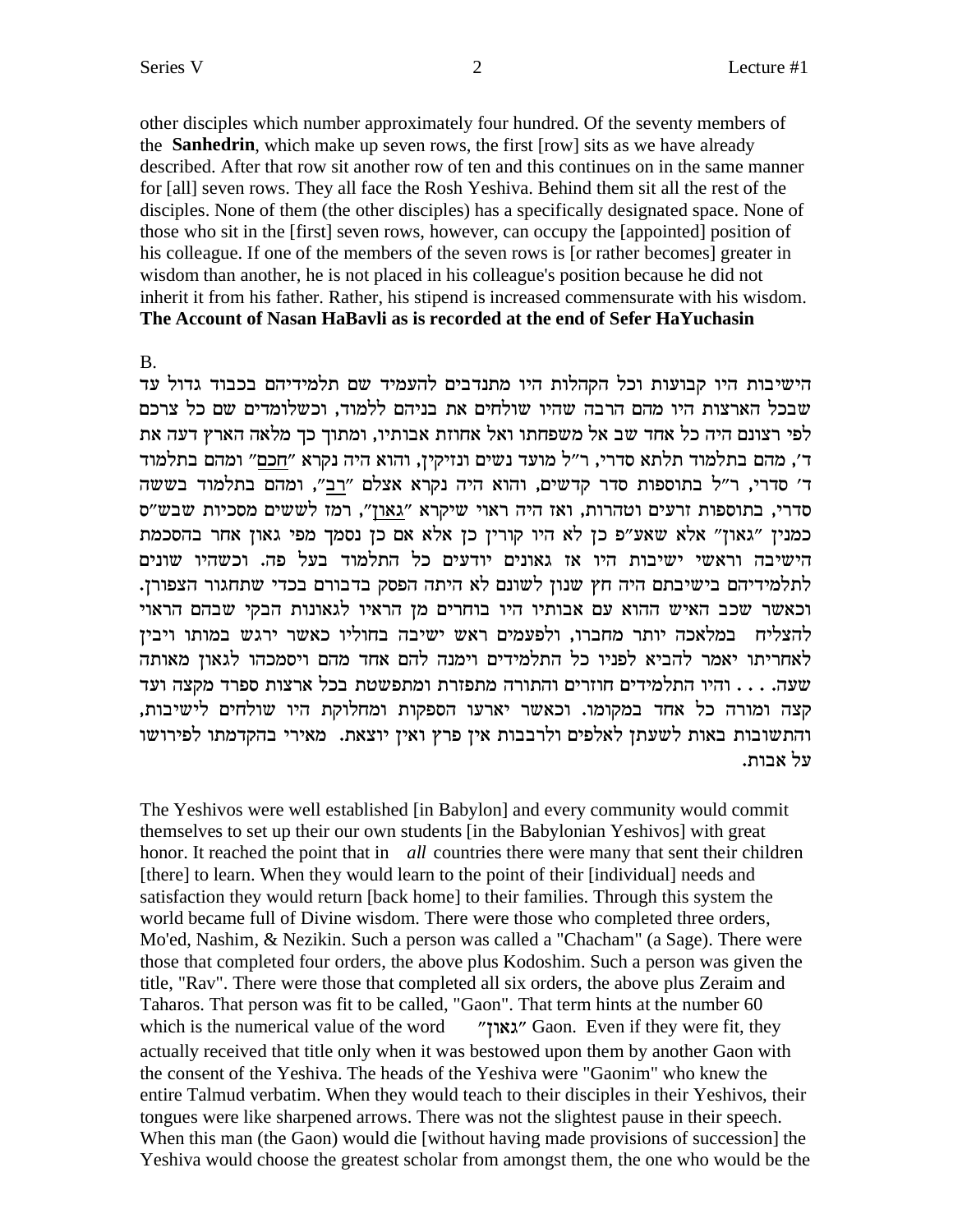most successful in the work [of leading the Yeshiva]. There were times that the Rosh Yeshivah, while sick and feeling close to death, would call together all his disciples and appoint one of them and bestow upon him the title of "Gaon".... The disciples would come back home and [in this way] the Torah spread out amongst all the lands of Spain from one end to the other. [These scholars would then] guide their respective communities. Whenever they would have questions or arguments, they would send to the Yeshivos. Tens of thousands of responsa would come at that time on a constant basis. Meiri in his Preface to his Commentary on Avos

#### $C_{\cdot}$

וכשירצה ראש ישיבה לנסותם בגרסתן יועדו עליו כולם בד׳ שבתות כל חדש אדר והוא יושב והשורה הא' גורסין לפניו ושאר השורות שומעין ושותקין וכשמגיעין למקום הצריך להם לדבר ידברו בינם לבין עצמם וראש ישיבה שומע אותם ומבין את דבריהם ואחר כך קורא והם שותקין ויודעין שכבר הבין המחלקת וכשישלים קריאתו דורש וגורס באותה מסכת שגרסו בימי החורף כל אחד ואחד בביתו ומפרש בכלל דבריו הדבר שנחלקו בו התלמידים. ועתים שהוא שואל מהם פירוש הלכות והם מכבדין זה את זה והכל מכבדין את הראש ישיבה ושואלין אותו פתרונן ואין אחד מהם מדבר בפניו עד שיתן לו רשות והם מדברים כל אחד ואחד כפי חכמתו והוא מרחיב להם דבריו בפתרון כל הלכה והלכה עד שיתברר להם הכל וכשנתברר להם הכל יפה עומד אחד מדרא קמא ודורשה ברבים עד ששומעין אותו מקטן כגדול. נכל מי שרואה אותו עומד יודע שאינו עומד אלא לברר הברייתא שממנה סיוע השמועה. ואז מדקדקים בה שאר התלמידים וחוקרין אותה ומבארין אותה באר היטב. וכך היו עושין כל ימות החדש. ובשבת רביעית קורין כל הסנהדרין וכל התלמידים וראש ישיבה מעיין בהם וחוקר אותם ומנסה אותם עד שיתברר לו המהיר בחכמה מחבירו וכשראוה את אחד מהן שאין תלמודו סדור בפיו יקשה עליו יותר ויגרע לו מחוקו וגוער בו ומוכיחו ומודיעו המקומות שנתרשל בהם ושנתעצל עליהם ומזהירו בנפשו ומתרהו שאם ישנה כן פעם אחרת ולא ישים לבו אל תלמודו שלא ינתן לו כלום ולפיכך היו מתחדדין ומתעסקין בלמודם עסק יפה כדי שלא יכשלו לפניו בדבר הלכה. וכל השורות אינן הולכות מעמו עד שמודעים המסכת שיתעסקו בה כ"א בביתו ולשאר תלמידים א"צ להודיע אלא כ"א גורס באיזה מסכת שירצה. סיפור נתן הבבלי

And when the Rosh Yeshiva wants to test them in their knowledge of the text, [the following is the procedure: They would all assemble before him in the four weeks of the month of Adar, while he would be sitting. The first row would recite the text in his presence and the other rows would quietly listen. When they would reach a place [in the text] that would need further clarification, they would speak between themselves, while the Rosh Yeshiva would listen and discern their words. Afterwards he would read and they would be quiet. [By his reading,] they would know that he had already understood their argument. When he finished his reading, he would expound and recite the [correct] text] that they had each individually studied in their homes in the winter. He would include in his exposition the matter about which the students were in disagreement. There were times that he would ask of them the explanation of the laws. They would then honor each other and all would honor the Rosh Yeshiva and ask him for his explanation. No one would speak in his presence until he gave them permission. Then each one would speak according to his understanding and he (the Rosh Yeshiva) would expand upon his words in explaining each law until it would be all totally clarified. When it all became clear to them, one of the members of the first row would stand up and expound all of this to the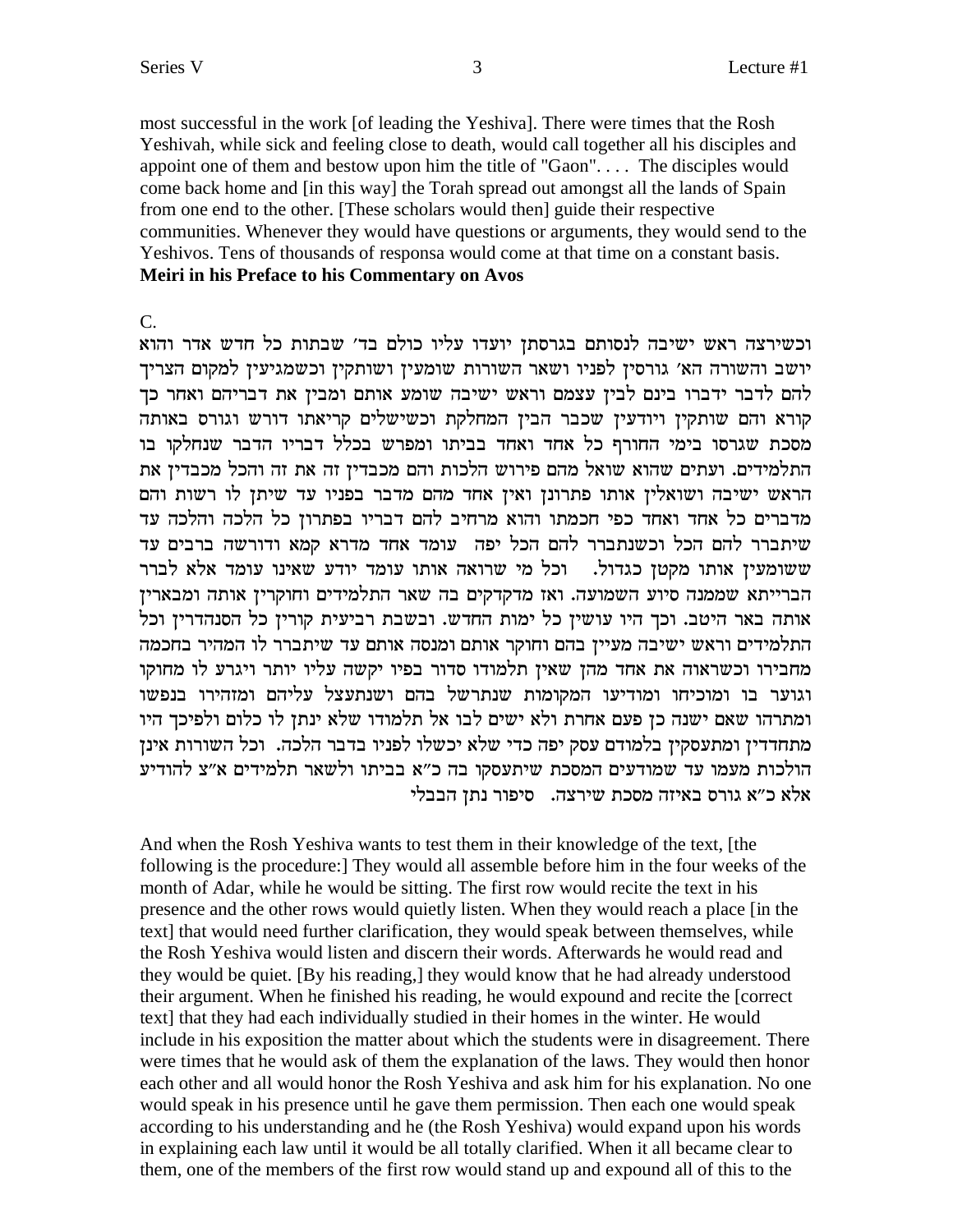assembled until they would all hear from the smallest to the greatest. Anyone who would see him stand up would [immediately] realize that the purpose of his standing up is to explain the Braisa [in a way that] would prove to be a support to the exposition [of the Rosh Yeshiva]. At that point all the students would carefully analyze it and reach a very clear understanding. This is what they did for the entire month.

In the fourth week, all of the Sanhedrin and all the students would recite the text and the Rosh Yeshiva would look deeply and inquire and test them until it would be clear to him who had greater wisdom than the next. If he would see that one of them was not fluent in the material, he would make it very difficult for him and reduce his stipend. He would yell at him and rebuke him and inform him of the places that he had erred and hadn't applied himself. He would strongly warn him that if he would repeat the same performance a second time and not pay attention to his studies he would no longer receive any stipend at all. Therefore [because of this procedure], they would sharpen themselves and become engrossed in their studies so as not to stumble in his presence. The rows would not leave his presence before he would inform them of the tractate which they would study [in the coming half year] in their respective homes. The other students [who did not participate in this program but nonetheless were attached in some way to the Mesivta] were free to study any tractate they so desired. **Account of** Nasan HaBavli as is recorded at the end of Sefer HaYuchasin

D.

הא כבר נקיטי רבנן פירושא דרבנן סבוראי דבתר הוראה והכין אמרו: ניחה ליה . . . . אלין מילי בסדור הזה ובלשון הזה אתאמרו משמא דרבנן סבוראי ותדיר בפומיהון דכולהון רבנן בתלמוד. תשובות הגאונים שערי צדק סי׳ ה׳ בשם רב שרירא גאון

[Regarding this question] the Rabbis have long accepted the commentary and explanation of the Rabbanan Savorai that were after the ruling [of the Talmud]. This is what they said: ... These [exact] words in this order were said by the Rabbanan Savorai and it is constantly in the mouths of all of the scholars of the Talmud. Responsa of the Gaonim -Shaarei Tzedek 5 in the name of Ray Sherira Gaon

 $\Pi$ . The Responsa

 $\mathbf{A}$ 

בכל יום מהחדש (אדר?) מוציא אליהם כל השאלות שהגיעו אליו ונותן להם רשות שישיבו תשובה עליהם והם מכבדין אותו ואומרים לא נשיב בפניך עד שהוא תוקף בהם ואז מדברים כל אחד ואחד לפי דעתו לפי חכמתו מקשין ומפרקין ונושאין ונותנין בכל דבר ודבר ומעיינין יפה יפה. וראש ישיבה שומע את הדברים ומבין כל מה שאומרין ומקשין זה לזה ועומד ומעיין בדבריהם עד שיתברר לו האמת, ומיד יצוה לסופר להשיב ולכתוב. וכך היה מנהגם לעשות בכל יום ויום עד שמשיבין תשובת כל השאלות שבאו להם השנה מקהלות ישראל. ובתכלית החודש יקראו התשובות והשאלות במעמד כל החבורה כולה וחותם עליהן ראש ישיבה ואחר כך שולחין אותם לבעליהן. ואז מחלק הממון אליהם. סיפור נתן הבבלי המובא בסוף ס׳ היוחסין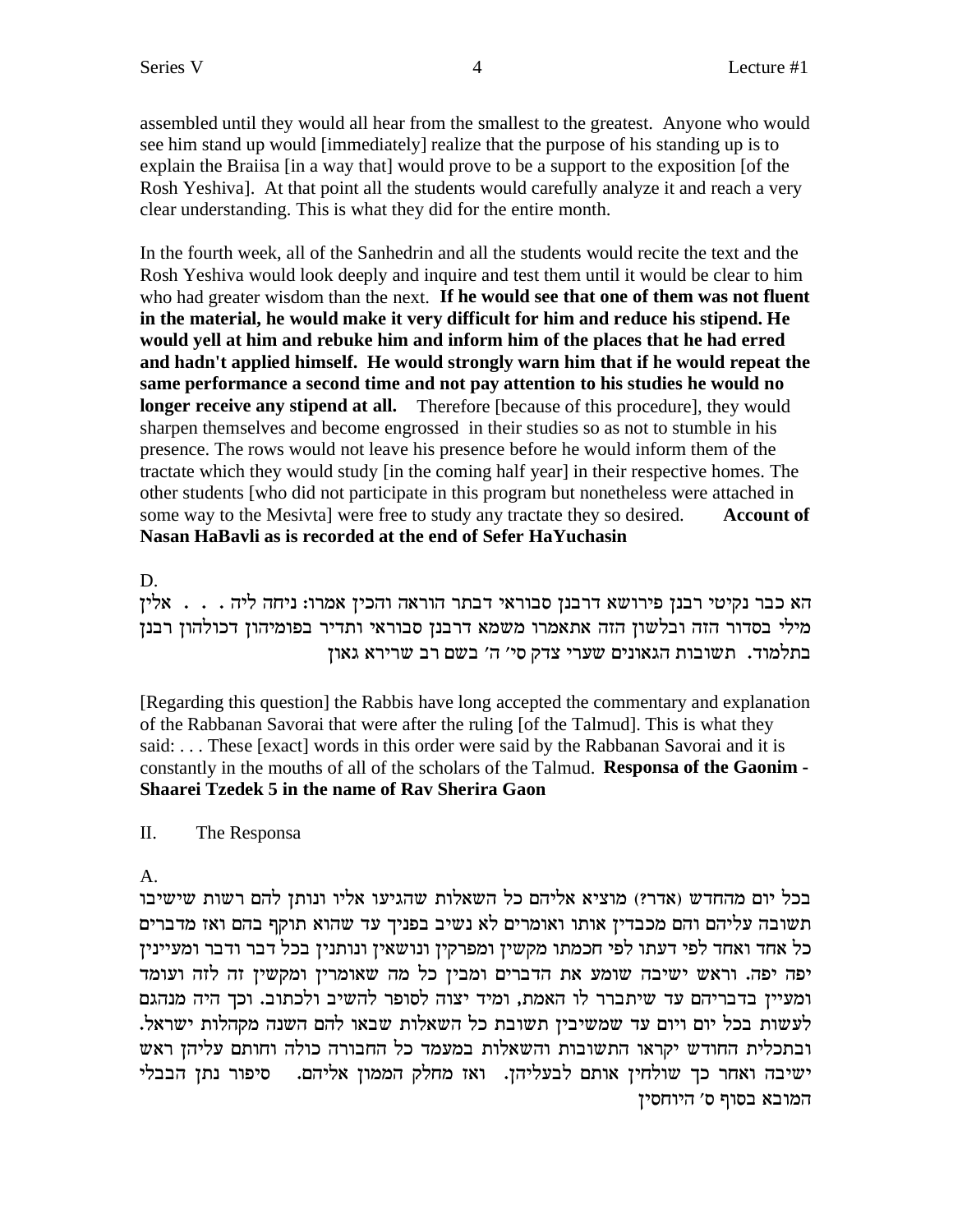Everyday of the month of Adar the Rosh Yeshiva would bring out to them all of the questions (shiailos) that had reached him and he would give the Yeshiva permission to respond. They would [first] honor him by saying, "We will not respond in your presence." Only when he would prevail upon them would they respond, each according to his understanding and wisdom. They would ask and answer, argue back and forth and look very deeply into every matter. The Rosh Yeshiva would listen to the words [that] were uttered] and would discern all that they said and asked each other. He would then get up and think through their words until he was certain he had uncovered the truth. He would then immediately command the scribe to respond and write [the responsa that he dictated]. This was what was regularly done every day until all the the questions that had come to him throughout the year from the Jewish communities would be answered. At the end of the month, they would read the questions and answers in the presence of the entire group. The Rosh Yeshiva would then affix his signature to them and send them to their respective inquirers. Then, [after he had sent out the responsa,] would he distribute the funding to them. Account of Nasan HaBavli as is recorded at the end of Sefer **HaYuchasin** 

 $B<sub>1</sub>$ 

עמרם בר ששנא ר״מ דמתא מחסיא לכל רבנז ותלמידיהוז ושאר אחינו בית ישראל הדרים במדינת ברצלונא, יקרים ונכבדים ואהובים לפנינו, שלומם ירבה לעד ויגדל. קבלו שלום ממני וממר צמח דיינא דבבא ומן רישי כלי, ומכל החכמים הסמוכים שהם במקום סנהדרי גדולה, ומן בני קיומי שהם במקום סנהדרי הקטנה, ומשאר חכמים ותנאים ות"ח שבישיבה כלה, שתמיד בשלומכם אנו שואלים ומבקשים רחמים עליכם שירחם עליכם המקום ברחמיו הרבים. השאלות ששאלתם לפנינו צוינו וקראו אותם לפנינו כשיושבים לפנינו אב"ד ואלופים וחכמים וכל תלמידים. והתבוננו בהם ועמדנו על מה שכתוב בהם וכך הראונו מן השמים. תשובת הגאונים ליק נ״ו

[From] Amram bar Sheshna, Resh Mesivta of Masa Mechasia to all the Rabbis and their disciples and the rest of our brethren of the House of Israel that dwell in Barcelona. [They who are] precious and esteemed and beloved by us, may their peace for ever be magnified. Receive greetings from me and from Mar Tzemach, the judge at the gateway, and the heads of the assemblages (Reshei Callah) and from all the scholars that are ordained who are in place of the great Sanhedrin, and from the establishment who are in place of the minor Sanhedrin, and from the other scholars and tannaim (experts on Braiisos), who constantly inquire of your well being and beseech Hashem for mercy on your behalf. The questions that you asked of us we read in the presence of the head of the Beth Din and the Alufim and scholars and all the students. We have thought deeply into them and have dealt with all of the issues that were brought up in them and the following is what we have been shown through the help of Heaven. **Teshuvas** HaGeonim Lik 56

#### III. The Legislation of the Gaonim

 $A_{\cdot}$ 

ואחריו מר רב רבא שתקנו בימיו לתת גט לאלתר לאשה דלאו כשמעתא דכלתיה דרב זביד וכו' ובימיו היה בסורא מר רב הונא גאון (ד"א ת"י). אגרת רב שרירא גאון 101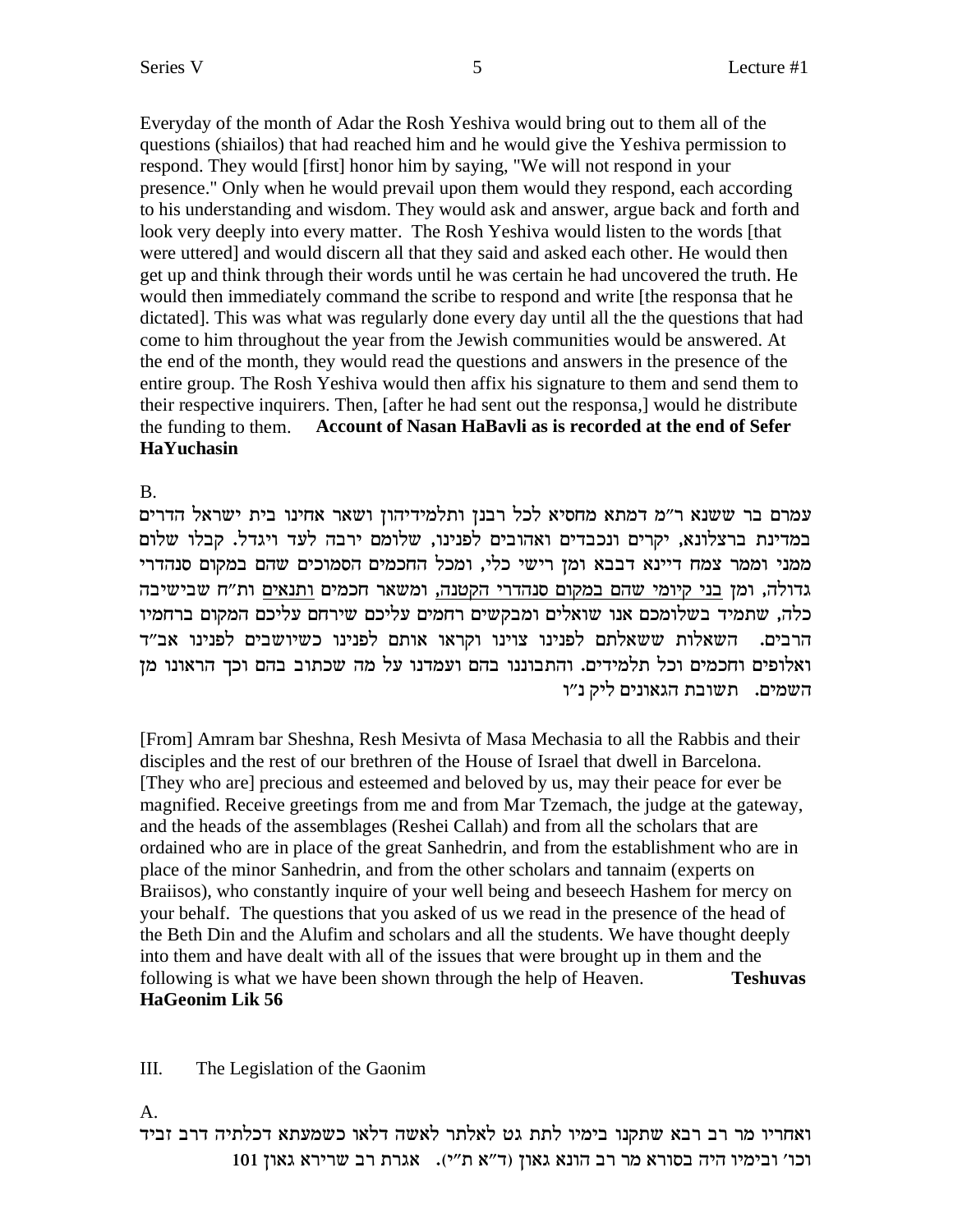And after him was Ray Raya who **instituted in his days [new legislation**] to [instruct the husband] to immediately give a Get to a wife [who refuses to live with him]. This legislation comes to change the ruling of the Talmud regarding this matter based on the discussion of the case of the daughter-in-law of Rav Zevid (Kesubos 63b). In his days Rav Huna Gaon was in Sura (circ. the year 650 C.E.) The Letter of Rav Sherira Gaon  $p. 101$ 

ובתר הכין בתר רבנן סאבורא ביומי מר ראבא ומר רב הונא נוחם עדן כדחזו דקא מיתליין בנות ישראל בגוים ליטול להם גטין באונס מבעליהן ויש כותבין גיטין באונס ומסתפק גט מעושה כדין או שלא כדין וקא נפיק מניה חורבא תקינו דאפילו מאי דתפיסה מכתובה ממאי דכתב לה הוא מפקינן ליה מינה ויהבינן ליה גיטה לאלתר (אגרת רב שרירא גאון לחכמי (מונים ס' צ"א) – איונים ארמונים

Afterwards, after the period of the Rabbanan Savorai, Mar Rava and Mar Rav Huna, who dwell in Eden, because they saw that the daughters of Israel would hire non-Jews to force their husbands to give them a "get" and there were those that forced the husbands to write a "get" under duress and there was a doubt as to the validity of such a forced "get" under law and because of all the terrible problems that would arise thereby, they instituted legislation that the woman loses any rights to the Kesuba, even that which they held as a pledge, and that the husband immediately give a "get". The Letter of Rav Sherira **Gaon to the community of Kairuen - Geonim Kadmonim 91** 

ואמרו הגאונים שיש להם בבבל מנהגות אחרות במורדת, ולא פשטו אותן המנהגות ברוב ישראל ורבים וגדולים חולקין עליהם ברוב המקומות ובדין התלמוד ראוי לתפוש ולדון. רמב״ם הלכות אישות פרק יד הלכה יד

The Gaonim of Bavel have said that they have different customs of dealing with a rebellious wife. Those customs, though, have not spread throughout the majority of Israel and many of the great authorites in most places disagree with them. It is therefore proper to follow the ruling of the Talmud. **Rambam Hilchos Ishus 14:14** 

### $B<sub>1</sub>$

ובתריה מר רב ביבוי הלוי בר מר רבא מנהר פקוד עשר שנים ומחצה והוא היה עם מר רב הונא מר הלוי ועם רב מנשה גאוני פומבדיתא כשתקנו למגבה כתובה מן המטלטלין תקמ"ח). אגרת רב שרירא גאון 108

After him was Mar Rav Baivoi HaLevi b. Mar Rava from Nahar Pakod. [He reigned for] ten and a half years. He was with Mar Rav Huna Mar HaLevi and Rav Menashe the Geonim of Pumbedeisa when they instituted legislation to [enable a woman to] collect her Kesubah from non real estate (788 C.E) The Letter of Rav Sherira Gaon p. 108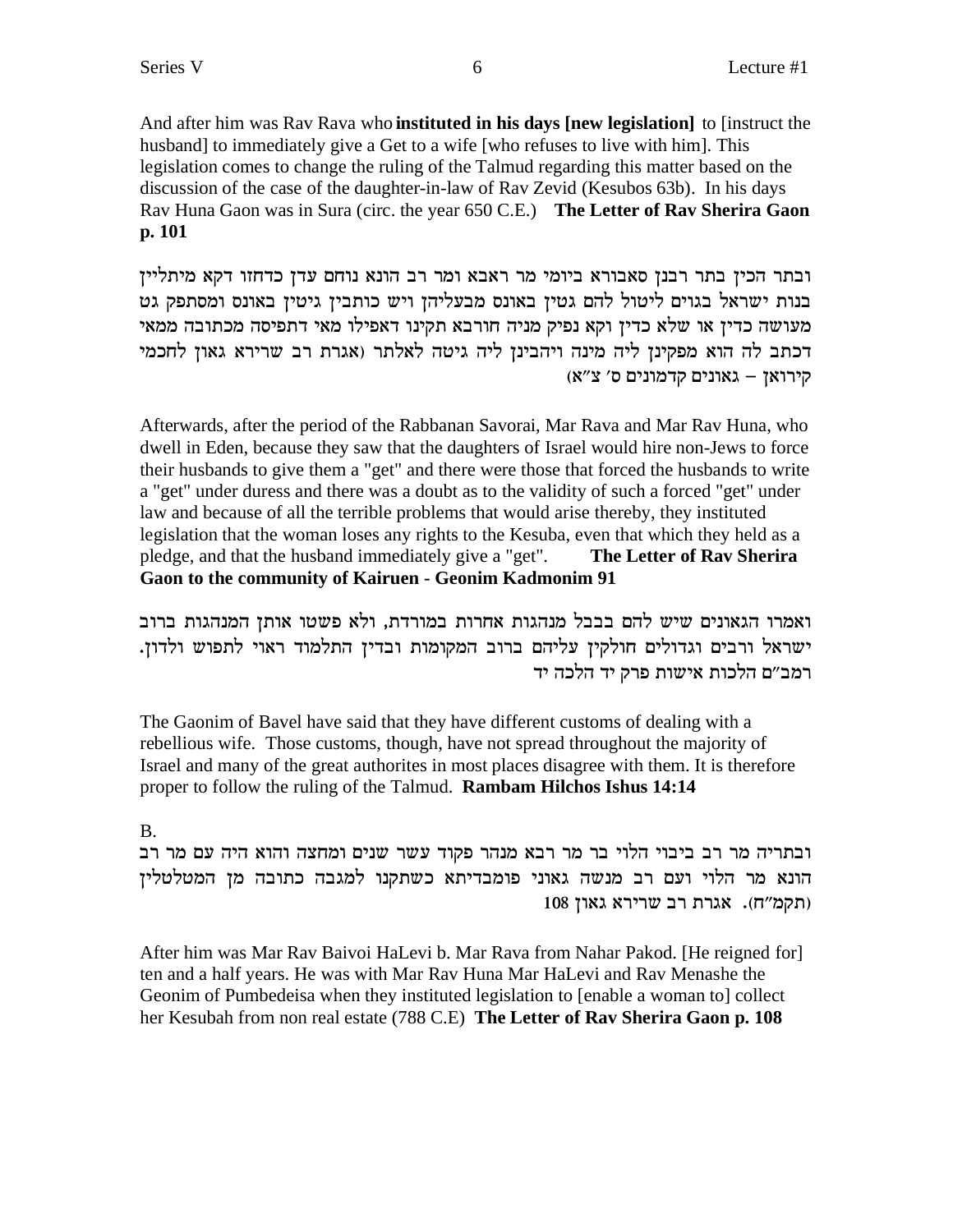גלות וראשי ישיבות בבל [בשבת שרגילין להתקבץ אליו] ראש גלות יושב על הכסא וראש ישיבת סורא ותלמידיו קורין על ר"ג ספר התורה מפני גדולתו ור"י פומבדיתא לשמאלו (ג) וכשנכנסין ראשי ישיבות לסעודת מצוה [אצל אחד מראשי גלות] ראש ישיבת סורא יתחיל לברך המוציא וכן ברכת מזון ואפי' ראשי ישיבת פומבדיתא זקן בן ע' שנה וראש ישיבת סורא בן כ׳ שנה הגדולה תמיד לסוראין, (ד) ובבואם ובצאתם ראש ישיבת פומבדיתא יקרא לראש ישיבת סורא גאון ואומר בכתבו יתקרי הדין דיסקא קומי גאון וקומי רבנן דסורא. וראש ישיבת סורא כותב יתקרי הדין דיסקא קומי רבנן דפומבדיתא (ה) וכשיקרא ראש הגלות בספר תורה ראש ישיבת סורא מתרגם על ידו וראש ישיבת פומבדיתא יושב ודומם (ו) וכשיפטר ראש גלותא תשוב הרשאות לראש ישיבת סורא ואין בהם לראש ישיבת

 $\mathbf{A}$ המעלות שנתעלה בהם ישיבת סורא על ישיבת פומבדיתא (א) בראשונה לא היו ממנין ראש ישיבה מפומבדיתא אלא מביאין מישיבת סורא ראש עליהם (ב) ובזמן שמתקבצים ראשי

sit during the court proceedings. [The reason this is so is] because we don't have the power to adequately uphold the law. Rambam Hilchos Sanhedrin Chapter 21:5

In order to remove disagreement, the Yeshivos, after the completion of the Talmud, created a policy that all the Jewish courts of law should make the litigants and witnesses

D. כבר נהגו כל בתי דיני ישראל מאחר הגמרא בכל הישיבות שמושיבין בעלי דינין ומושיבין העדים כדי לסלק המחלוקת, שאין בנו כח להעמיד משפטי הדת על תלם. רמב"ם הלכות סנהדרין פרק כא הלכה ה

### **V'Loveh Chapter 2**

Pumbedeisa and Sura

 $IV.$ 

When the early Geonim, the sages who arose after the composition of the gemara, saw that there was a proliferation of men of deception and as a result the door was shut in front of those that sought loans, they enacted legislation to force the borrower to swear a stringent oath, akin to that of the Torah, with the holding of a [holy] object [at the time of the oath], that he does not have anything more in his possession than the things that the courts allow him to keep and that he has not hidden any of his possessions in the hands of others and that he has not made a gift conditional on return. He includes in his oath that he will give to his creditor all that he will earn as wages or profits or that which will come into his hand or domain, beyond the amount that he needs [to pay for] his [bare] necessities, as they accumulate bit by bit until the loan is entirely paid off. They initially issue a writ of excommunication to all those that know of any property that belongs to the **Rambam Hilchos Malveh** debtor that was not brought to the attention of the court.

כשראו הגאונים הראשונים שעמדו אחר חיבור הגמרא שרבו הרמאים וננעלה דלת פני לוין התקינו שמשביעין את הלוה שבועה חמורה כעין של תורה בנקיטת חפץ שאין לו כלום יתר על דברים שמסדרין לו, ושלא החביאן ביד אחרים ושלא נתן מתנה על מנת להחזיר. וכולל בשבועה זו שכל שירויח וכל שיבא לידו או לרשותו . . . וכל היתר על צרכו יתן לבעל חובו ראשון ראשון עד שיגבנו כל חובו ומחרימין תחלה על מי שידע לפלוני נכסים גלויין או טמונין ושלא יודיע לבית דין. רמב״ם פ״ב מהלכות מלוה ולוה.

C.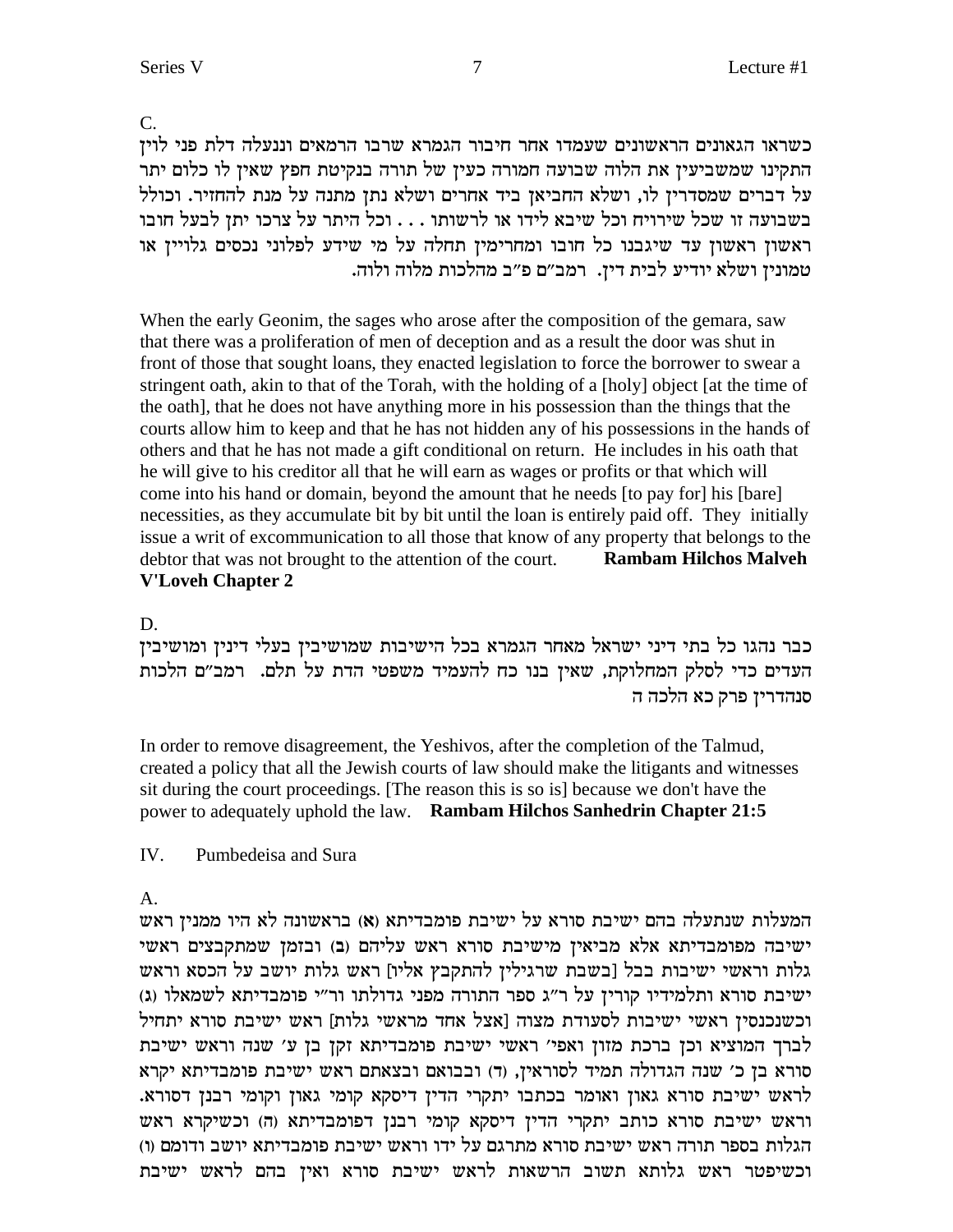פומבדיתא חלק כלל. (ז) ובראשונה היו לוקחין ראש ישיבת סורא וסייעתו שני שלישית וישיבת פומבדיתא חלק אחד עד שרבו כהן צדק בפומבדיתא ורבו בני הישיבה, ולא היו להם די באותה שלישית ונפלה קטטה ביניהם עד שהסכימו ראשי הדור להיות חולקין בשוה ויהי להם חק עד הזמן הזה. מבוא התלמוד מרבנו שמואל הנגיד המובא בספר יוחסין השלם

The following is a list of the special privileges that the Yeshiva of Sura enjoyed over the Yeshiva of Pumbedeisa: 1) Originally, they did not appoint the Rosh Yeshiva of Pumbedeisa from the ranks of the Yeshiva itself. Rather they would bring a member of the Yeshiva of Sura to become Rosh Yeshiva. 2) Whenever there would be an assemblage of the Resh Galusa together with the Rosh Yeshivas of Bavel [on the Shabbos that they would customarily come together to be with the Resh Galusa], the Resh Galusa would sit on a chair while the Rosh Yeshiva of Sura and his disciples would read the Sefer Torah. This was due to his exalted status. The Rosh Yeshiva of Pumbedeisa would be at his left. 3) When they would sit together in a "Seudas Mitzvah" [given by one of the Reshei Galusa], the Rosh Yeshiva of Sura would begin to make the "HaMotzei". This was also the case with Birchas HaMazon. Even if the Rosh Yeshiva of Pumbedeisa would be seventy years old and the Rosh Yeshiva of Sura would be only twenty, the privilege was always afforded to Sura. 4) In their comings and goings the Rosh Yeshiva of Pumbedeisa would address the Rosh Yeshiva of Sura with the title "Gaon". In his written communications [to the Yeshiva of Sura] he would write: This document should be read before the "Gaon" and Rabbis of Sura. On the other hand the Rosh Yeshiva of Sura would [simply] write: This document should be read before the Rabbis of Pumbedeisa. 5) When the Resh Galusa would read from the Torah, the Rosh Yeshiva of Sura would translate into Aramaic (Targum) and the Rosh Yeshiva of Pumbedeisa would sit silently. 6) On the occasion of the passing of the Resh Galusa, the districts would revert to the control of the Rosh Yeshiva of Sura. The Rosh Yeshiva of Pumbedeisa would have no part in it at all. 7) Originally the Rosh Yeshiva of Sura together with the Yeshiva would take two thirds of the monies [that were not specifically donated] and the Yeshiva of Pumbedeisa the other third. This was the practice until Kohen Tzedek became Rosh Yeshiva in Pumbedeisa and there was an increase in the membership of the Yeshiva and a third would no longer suffice. An argument ensued between them which was finally settled by the leaders of the generation. They agreed that the monies should be equally divided. This is the current practice to this day. **The Introduction to the Talmud by Rav Shmuel Hanagid. This section is found in the Sefer HaYuchsin HaShalem**

B.

וכיון דאתקינו רגלי דריש גלותא במתא מחסיא והוו רישותא דפומבדיתא למיזל תמן בשבת לך לך דההוא שבתא דהוה רגלא דריש גלותא ואקבעו רובא דרישי גלותא למיזל תמן. ובמה רעבד רב אשי לא בטילא בתר כז . . . ובכל שתא ושתא דהוה ריש גלותא במתא מחסיא הקבע רגלא בבי רב אזלין לקמיה רשוותא ורבנן דפומבדיתא. . . . ובאמצע ימי ישמעלים בימי דוד בן יהודה הנשיא אשתפלו מן שולטנותא דמלכא ולא אזלו רשוואתא דפומבדיתא בתריהון אלא כד ניחה להו לנשיאים למהוי להו רגלא בפומבדיתא אזלין להתם וקבעו להו. 93-91 והשתא לא אשתייר מכלהון דבי נשיאה אלא חד יניק. אגרת דרב שרירא גאון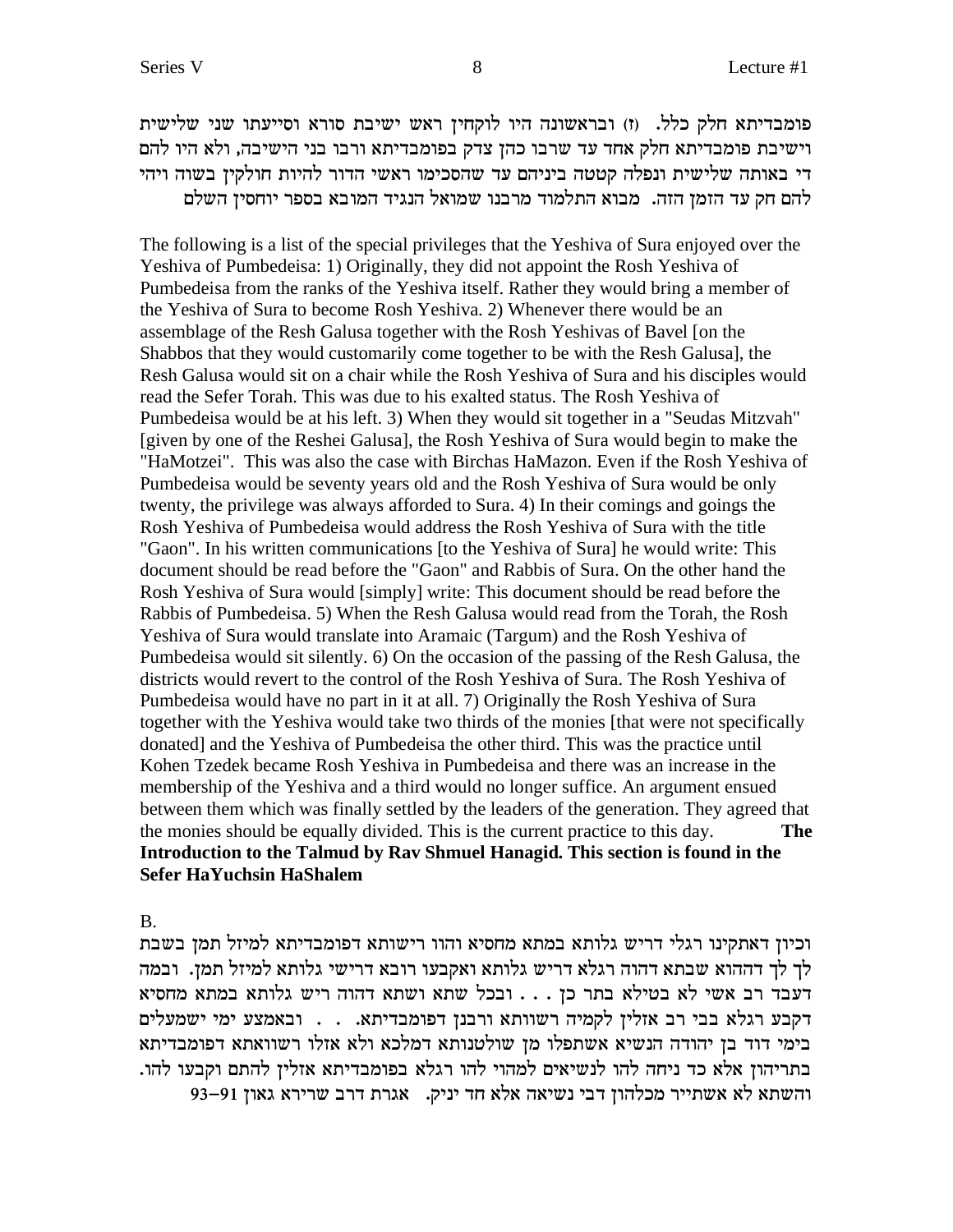From the time (in the reign of Rav Ashi) that it was instituted that the special assemblage for the Resh Galusa be held in Masa Machasia, the Rosh Yeshiva of Pumbedeisa would go there on Shabbos "Lech Lecha", for that was the time of assemblage in honor of the Resh Galusa. It (Masa Machasia) was the place that most of the Reshei Galusa would choose to be the setting of the assemblage. What Rav Ashi instituted did not become annulled in the [immediate] future. . . . And every year that the Resh Galusa was in Masa Machasi where the assemblage was set in the Yeshiva, the Rosh Yeshiva and Rabbis of Pumbedeisa would come before him. . . . In the midst of the reign of the Arabs in the time of David ben Yehuda (circa 825) the Nasei, the Resh Galusa, fell from power and no longer had the backing of the government. [From that time on] the Roshei Yeshiva of Pumbedeisa would no longer go there. Rather, when the Resh Galusa would want to have the assemblege in Pumbedeisa he would go there [to Pumbedeisa] and have it set there. At this time there is no one left of the house of the Nasei except for one child. **The Letter of Rav Sherira Gaon pp. 91-93**

#### V. Financial Support

#### A. The Districts and Income of the Resh Galusa

ואלה החוקים אשר היו לר״ג לקחת בכל שנה ממקום הנקרא נהראין וכל פרוורהא רחוק מבבל כמו חצי יום במזרחה ומוציא עליהם דיין ברשותו וברשות ראשי ישיבות וכותב לו אליהם כי לקח רשות מהם ומוציא אליו מן המקום ההוא ויכנס לו משם כמו ס׳ או ע׳ זהובים , וכשהוא מגיע לשם בורר לו שנים מחשובי המקום להמנות עמו על כל פסקי דינין שעושה, ואם אותו דיין הממונה ישר ובקי בדינים כתבו החשובים וראשי המקום אל ר"ג ומשבחים אותו בעיניו. ואם ח"ו יהיה בו דבר רע או דופי כותבין אל ר"ג ואל ר"י פלוני כמה מקולקלין מעשיו ודרכיו ומסירין אותו וממנים אחר תחתיו. וזה החוק שנוטל הדיין מאנשי המקום מכל א׳ שהוא מבן כ׳ ולמעלה ב׳ זוזים בשנה זוז בפסח וזוז בסוכות, מהכתובה וגט ושטר חוב ושטר מתנה ומכירה יש לתת לבעלים ד׳ זוזים ושליש במשקל ישמעאל, והסופר אין לו אלא הקבלנות שפוסק הדיין לתת לו השנה הכל לדיין אף שהלך הדיין למקום אחר. <sup>ודיין</sup> יש לו בני אדם שמעיינין וחוקרין ומשקיפין על כל רשותו שלא יהא אדם עושה מאלה הדברים שכתבנו אלא על פיו. וכל מי שכותב שטר בסתר מנדה אותו וקונס אותו שיתן שכר השטר ומלקהו, ואם היה עני לתת הדבר הקצוב נוטל ממנו הסופר כפי השגת ידו ברשות הדיין, ויש לדיין על הטבחים (זוז?) זהב בכל שבוע, (שנה?) וגם לר"ג יבא אליו מרשות מדינת פרס בכל שנה כ" זהובים ע"ז המנהג, ויש לו מקום א" נקרא חלואין בינו ובין בבל מהלך ה" ימים ומקבל ממנו ק"ן זהובים בשנה על חוק הנזכר, וגם יש לו מקום אחד נקרא קצר והיא ארץ מולדתו ויוצא לו ממנו ל" זהובים בשנה ויש לו בבבל מקום ששם ביתו והוא ברשותו ויש לו שם על כל אחד ואחד מישראל שני זוזים בפסח ובסוכות ואין נוטל מעניים כלום כי העשירים מקילין עליהם והטבחים נותנים לו רביע זהוב בכל שנה (שבוע?), כללו של דבר שמגיע אליו בכל שנה מכל אלו המקומות ת"ש זהובים ואם רצה כותב למקומות וחוקים שיסמכוהו ויכבדוהו כותב להם ועושין בקשתו. סיפור נתן הבבלי

The following were the legal entitlements of the Resh Galusa per annum from the place called Naharain and its environs, which is about a half a day's travel eastward from Bavel (Baghdad). By the joint permission of the Resh Galusa and the Roshei Yeshiva, the Resh Galusa would send them a **dayan** and would write them a letter stating that he had received permission from them for the appointment. His total income from that place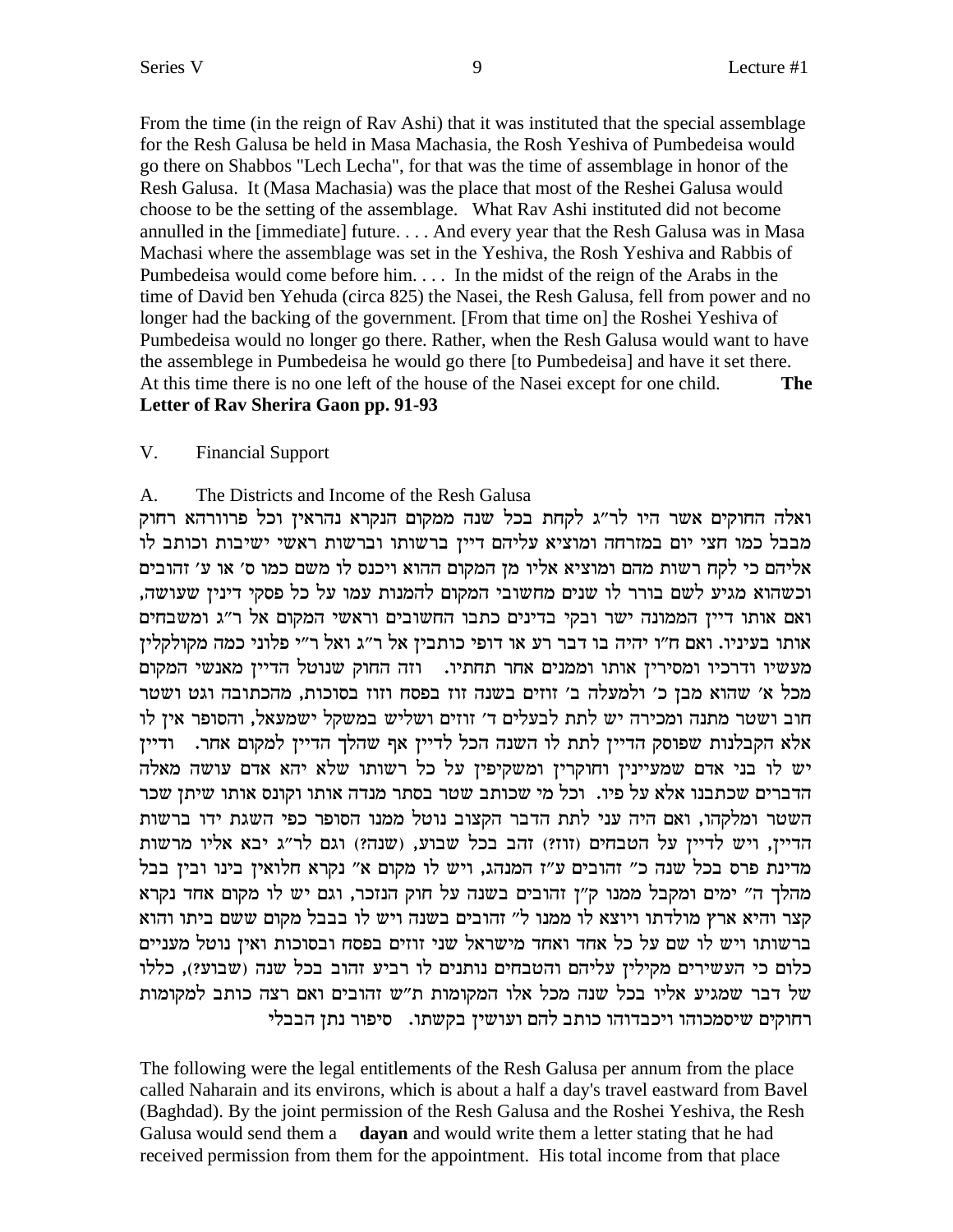was about sixty or seventy gold pieces. When the dayan would get there, he would choose two esteemed members of the local community [to become members of Beth Din and] to be counted together with him in all his legal decisions. If the dayan whom they appointed was upright and an expert in law, the esteemed members of the community together with the leadership of the community would write letters of praise to the Resh Galusa and to the Roshei Yeshivos. If on the other hand, he would have G-d forbid terrible traits or do terrible things, they would write letters to the Resh Galusa and to the Roshei Yeshivos complaining of his traits or actions. Thereupon he would be removed and another dayan would be appointed in his stead. The following were his fees: From every man twenty and above, [he would collect] two "zuz" per annum, one zuz on Pesach and the other on Sukkos. For a "Kesubah" or "Get" or documents for lending, gifts, or sales the fee was four and a third Arabian "zuz". The scribe was paid a fixed yearly salary by the dayan. The entire fee was paid to the dayan even if he was not present at the proceedings. The dayan has appointed people who investigate his entire district to ensure that none of the above be done in his jurisdiction without his permission. He would excommunicate anyone who would clandestinely write a legal document and would fine the person to give the fee and he would have the man flogged. If he would be too poor to pay the full amount, with the permission of the dayan, the scribe would charge the person according to his ability. The dayan would charge the butchers one gold piece per year (an alternate reading: one zuz per week).

In the same manner, the Resh Galusa would receive from the district of Persia twenty gold pieces per year. He also had another place called Chaluin, a five day distance from Bavel (Baghdad). He received from them one hundred and fifty gold pieces per annum in the above manner. He had yet another place called Katzar, the place of his birth. He extracted from them thirty gold pieces a year. And he collects in Bavel (Baghdad), the place of his residence, which is under his domain, two "zuz" per person, on Pesach and Sukkos. He doesn't collect at all from the poor because the wealthy ease their burden [and pay their fee]. The butchers give him a quarter piece of gold per year. The entire revenue of the Resh Galusa per annum is seven hundred gold pieces. If he so desires, he [also] writes to more distant areas to support and honor him. His requests are [generally] honored. **The Account of Rav Nasan HaBavli**

### B. The Honor of Royalty

ואם יצא בנו של ר"ג לכ"מ שירצה נושאין לו פנים ומכבדין אותו ונותנין לו מנחה ואין נמנעים מזה הדבר אבל עושין כ"א וא" עמו לפי כבודו וגדולתו ואם לא ישאו לו פנים ולא יכבדוהו במתנותיהם שולח אביו פתיחות וחרמות. ופעם בנו של דוד בן זכאי יצא למדינת פרס שהוא מרשות אביו ולא כבדוהו ולא נשאו לו פנים ושלח והודיע לאביו ואביו הוציא עליהם פתיחות וחרמות והודיע למשנה והמשנה הודיע למלך וכתב המלך אל מלך פרס לסמוך ידו ולעזרו עליהם וכששמע מלך פרס והגיע כתב מלך בבל לידו שלח ידו בהם ונטל מהן ממון הרבה מפיוס (מפרס) שהוא רשות אביו ומכל פרוורהא וחזר לבבל ולא היה אחד מר"י מי שיערער עליו בדבר זה, וכשימות ר"ג כל הרשיות ינתנו לר"י סורא. וסופר ר"ג נוטל שכרו מר"ג. סיפור נתן הבבלי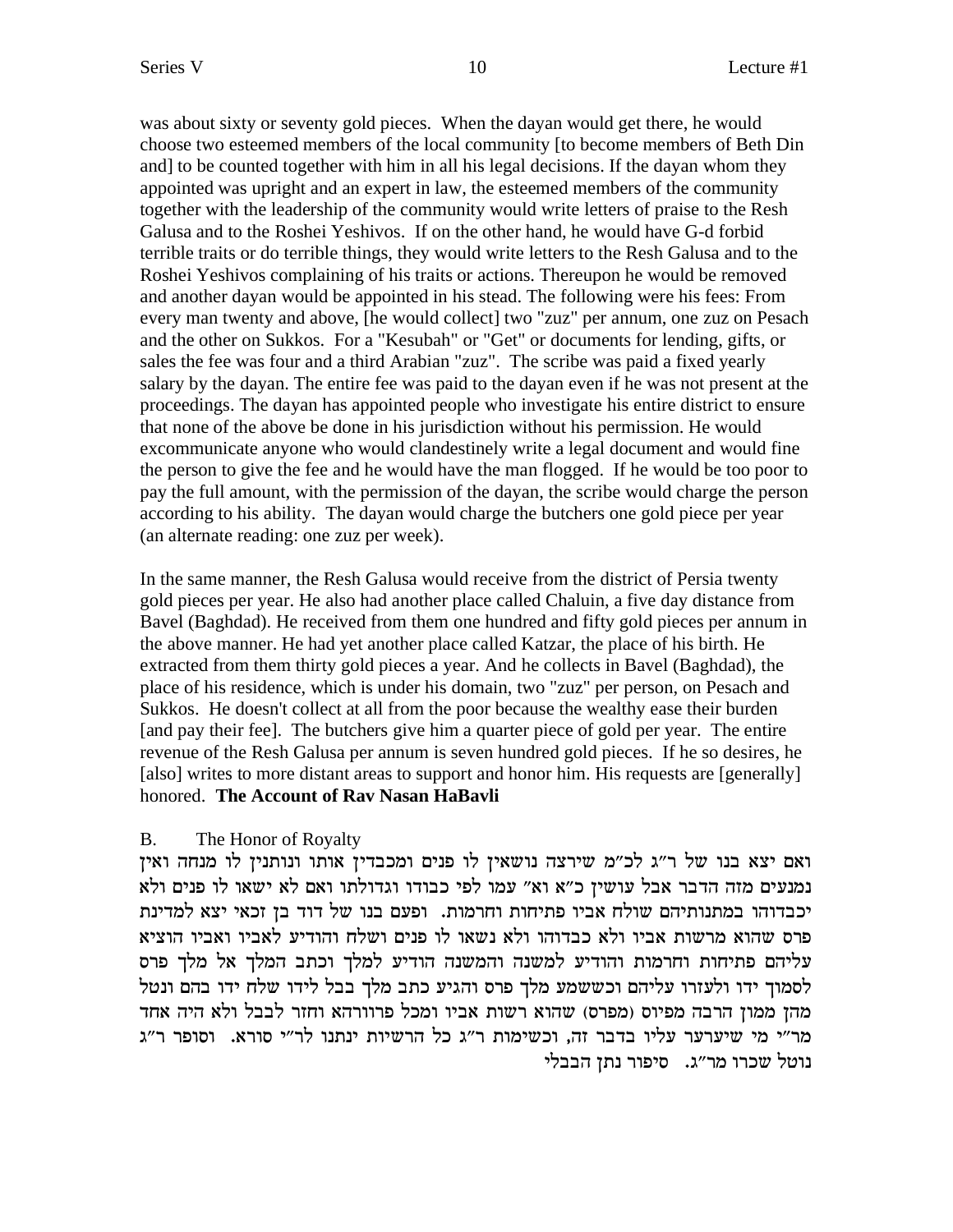If the son of the Resh Galusa would travel to any destination, [as a matter of course,] the people there would afford him great honor and give him gifts. No one would hold back from participation. Rather, everyone would honor him according to his station and wealth. If they did not honor him and grace him with their gifts, his father would send back writs of excommunication. Once, the son of David ben Zakai went out to the district of Persia, which is part of the domain of his father, and he wasn't honored by them. He sent and informed his father and his father sent writs of excommunication. He [also] informed the vizier who informed the king. The king sent to the king (governor) of Persia to give aid and support in his efforts against them. When the king of Persia heard about this and when the king of Bavel's letter reached him, he punished them. He (the son) received much money from Persia, for this is part of the domain of his father, and from the surrounding areas. Afterwards he returned to Bavel. None of the Roshei Yeshivos objected to how the incident was handled. When the Resh Galusa dies, all the [monies of the] districts would be given to the Rosh Yeshiva of Sura. The scribe of the Resh Galusa takes his salary from the Resh Galusa. The Account of Ray Nasan **HaBavli** 

#### $C_{\cdot}$ The Districts and Financial Support of the Yeshivas

ואין לר"ג בנדרים ונדבות שמשגרים קהלות ישראל אל הישיבות כלום כי אינם משגרים אותם אלא עם שאלותיהם ובשאלות אין לר"ג עסק בהם. . . . וכך היו נוהגין ר"י בכ"מ רשיותיהן שמוציא אליו הדיין שלהם כמו שכתבנו שמוציא הדיין ר"ג מרשיותיו ואלו הרשיות שיש לר"י סורא הנקרא וסא"ט ויוצא אליו ממנו ומפרוורהא ק"ן זהובים לשנה ומבצרה ופרוורהא ש״ זהובים לשנה והוא הנקרא כלה ועוד לו מקום הנקרא גמום בינו ובין אופיר מהלך ב" ימים וכן אופיר עצמה ברשות סורא, כללו של דבר מה שיוציא לסורא מרשיות שלו בכל שנה אלף ות"ק זהובים לבד הנדרים והנדבות, ויש להם בבבל רשיות צפונה דרומה מזרחה וימה נוהגין עמהם כמו שנוהג ר"ג במקומות שלו שיש לו בבבל כו' וטבחי רשויות סורא נותנין לר"י שלהם רביע הזוז בשבוע ופעמים שיהיה לישיבת ר"י צוק הזמן ושולחין כתבים לכל קהלות ישראל ומודיעים ענים ולחצם וכל קהל וקהל שולחין להם מתנות כפי כחם והשגת ידם וכמו כן מנהג ר״י פומב״ בכל רשיותיו. וכל השאלות שמשתלחין לא" מר"י בשמו אין לר"י האחר כלום בנדרים ונדבות הבאים עם השאלות וכאשר נשתלחו השאלות בשמם הם יקחו נדרים ונדבות הבאות עמהם. ואם סתם משלחים חולקין ב" הישיבות בשוה. סיפור נתן הבבלי

The Resh Galusa does not have any share in the donations that the Jewish communities send to the Yeshivos. This is because they only send the donations when they send their inquiries which has no connection with the Resh Galusa.... The Rosh Yeshivos acted in the same manner as the Resh Galusa and they too had jurisdiction and collected monies from their respective districts. The following are the districts of the Rosh Yeshiva of Sura: The place called Wasat and its environs produced one hundred and fifty gold pieces a year. Basra and its environs produced three hundred gold pieces a year. This place is called "Callah". There was yet another place [under the jurisdiction of Sura] by the name of Gamum which is situated two days' distance from Ophir. Ophir is also under Sura's jurisdiction. The total revenue collected from all the districts amounted to fifteen hundred gold pieces a year. This is besides the monies that came in as special donations. Bavel has districts to the north, south, east and west. They deal with them in the same manner as [we explained previously regarding] the Resh Galusa. The butchers of the districts of Sura give to their Rosh Yeshiva a quarter zuz a week. At times of great need [the Roshei]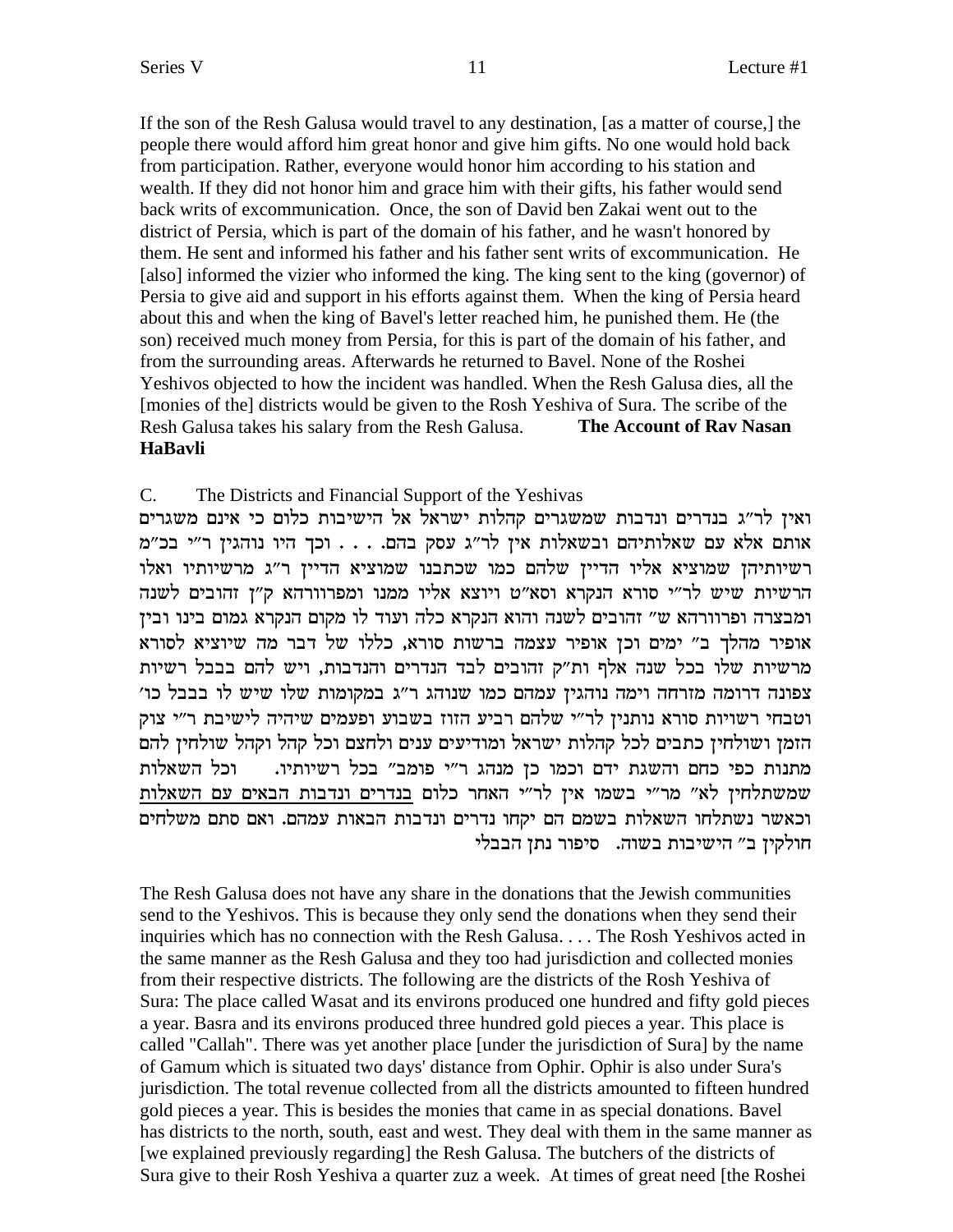Yeshiva would send to all the Jewish communities and inform them of their poverty and desperation. Every community would [inevitably] send them gifts according to their ability. The same procedure [of collections that we outlined above regarding Sura] was used by the Rosh Yeshiva of Pumbedeisa in all of his districts. All the inquiries that were sent specifically to one of the Rosh Yeshivos by name are to be handled exclusively by him and the other has no claim on the donations that were sent with the inquiry. The recipient of the inquiry has the sole claim on the accompanying donations. If it was sent without specifying the name of the recipient, then both Yeshivos divide the monies equally. The Account of Rav Nasan HaBavli

וכשתשלחו נדבותיכם יהיו עמהם שאלותיכם, למען תהיו כראשוניכם הנאספים לגן עדן, כי שמותם ושאלותם חקוקות וחרוטות, ואכן ידעתם כוחני בתורת קל ואילותינו בחכמת המקרא והמשנה והתלמוד. מכתב מרב שמואל בר חפני גאוז

When you send your donations [make sure] that they are accompanied by your inquiries. This is in order that you be like your predecessors who are in Eden. For their names and inquiries are engraved [in our Yeshiva]. You certainly know our abilities in the Divine Torah and our strength in the wisdom of Scripture, Mishna and Talmud. A Letter from Rav Shmuel bar Chofni, Gaon of Sura

Distribution. D.

וכך היו מנהגם בחלוק כל מה שמגיע אליהם מנדרים ונדבות בכל השנה הם מניחין הכל בעד אדם נאמן לצורך הוצאות התלמידים הבאים מכל המקומות שהם יושבים ומתקבצין ובאין מכל המקומות בחדש כלה שהוא חדש אלול בימי הקיץ ואדר בימי החורף. . . ובתכלית החודש... מחלק הממון אליהם. סיפור נתן הבבלי

The following was the procedure of the distribution of funds: All the monies that the Yeshiva received in the form of donations throughout the year would be placed in the hands of a trusted individual for the purpose of defraying the expenses of the students who would come from their respective places to be [at the Yeshiva] in the months of Elul, in the summer, and Adar, in the winter.... At the end of the month he would disburse the money to them. The Account of Rav Nasan HaBavli

E.

נפלה קטטה ביניהם על רשות כרסאן מפני שבראשונה היו נוטלין רשות כרסאן לפומבדיתא וכל הנאה שתבוא ממנה לפומבדיתא תגיע. סיפור נתן הבבלי

An argument developed between the Rosh Yeshiva of Pumbedeisa and the Resh Galusa regarding the district of Chorsan (Afganistan). Originally the district of Chorsan belonged to Pumbedeisa and they were its beneficiaries. The Account of Rav Nasan **HaBavli**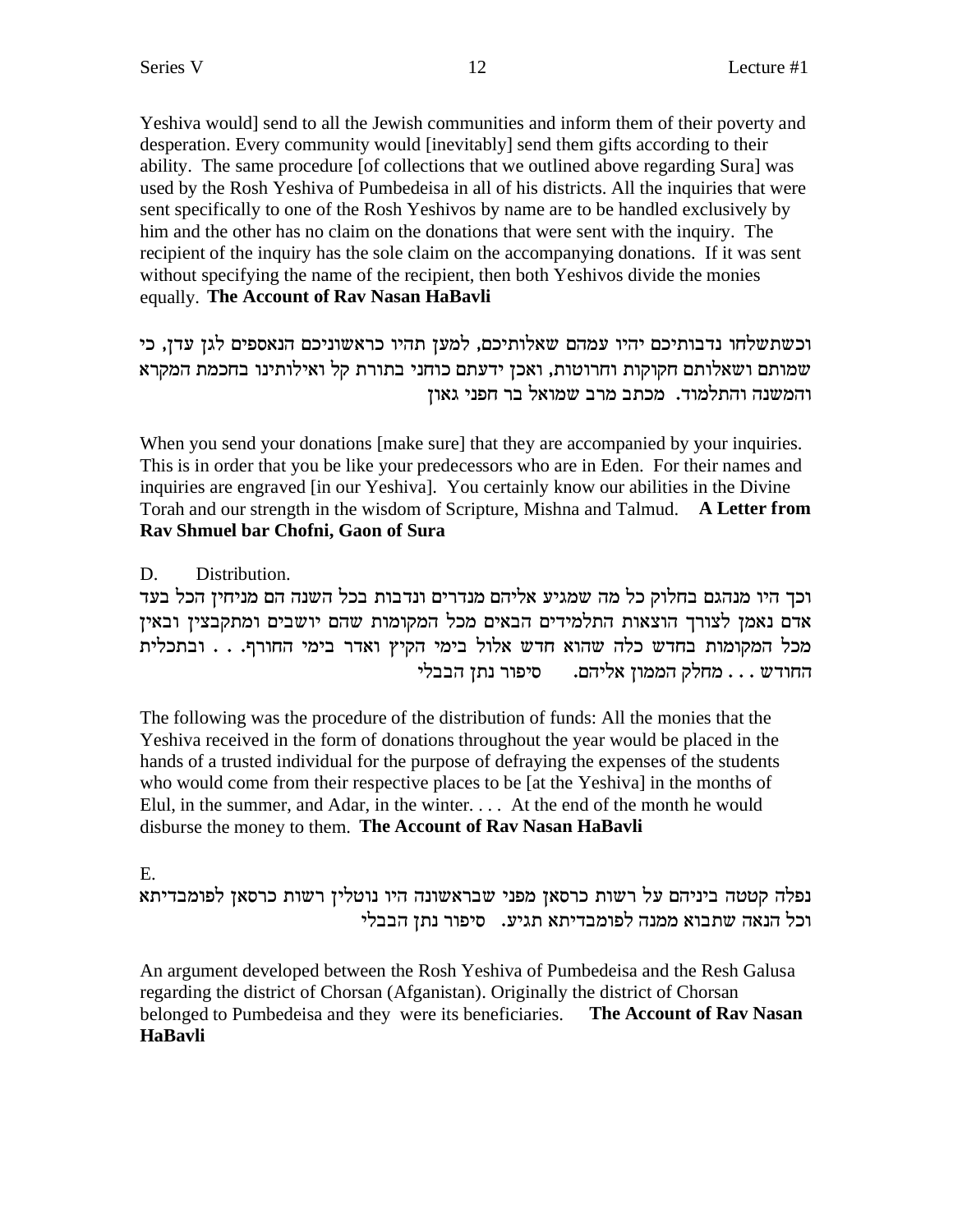#### VI. A New Era

#### $A_{-}$

ואין לנו רשיות שיבא מהם לחם חוקנו כי חרבו ואשר נותרו הוצרכנו אנחנו לצאת אלהם אחר שהיו גדולי הישיבה שופטים יוצאים ברשיותנו וגם קרקעותיו שהיו לנו חרבו ואבדו באותן שנים הרעות שעברו עלינו אפסו כספינו וקרקעותינו ונשתפכו כאבני קדש בראש כל חצות ונתנו מחמדנו באוכל להשיב נפשנו ולא נשתייר לנו זולתי כתבי אבותינו . . . ולא י הבנו התחות הבותינו הגינו בתורה מתוך דוחק. . . . ונהג מנהג אבותיך עם אבותי ותזכרני בנדבה רחבה... ותתדיר אגרותיך אלי בשלומך וטיבך ושאלותיך בין מן המקרא בין מן המשנה בין מן התלמוד למען אשיבך כאשר הורנו ד׳. . . . . . אגרת לאספמיא מא׳ מישיבת פומבדיתא הנמצא בכתבי הגניזה ונדפס ע"י ר' ב. מ. לוין כנספח לאגרת ר' שרירא גאון לקהל אלקירואן

We no longer have districts that can be a source for our sustenance because they are in a state of desolation. We are [now] required to go out and collect from that which has remained. The [district] judges, who were amongst the greatest scholars of the Yeshiva, are no longer appointed by us and the [income producing] land that we once had is destroyed. This all occured in the wake of the destruction of those terrible years that have just passed. Our money and lands are depleted, scattered as holy stones [of the Temple] at the entrance of all the streets. We have given over our precious possessions to aquire food to restore our souls. Nothing is left except for the writings of our forefathers....But nonetheless we have not foresaken the ways of our forefathers and we devote ourselves to study in the midst of [all this] pressure.... Act with us as your forefathers acted with our fathers and remember us with a generous contribution.... May you continually send us your letters to tell us of your welfare and your questions, whether they be from Scripture, or Mishna, or Talmud, so that we can answer you as G-d will guide us.  $\mathbf{A}$ Letter to Spain from the Yeshiva of Pumbedeisa. Addendum to the Letter of Rav **Sherira Gaon** 

### $B<sub>r</sub>$

חכמים אלו העמידו תלמידים הרבה ופשט התלמוד בכל הארץ. . . . סבה מאת הקב"ה שנכרת חוקם של ישיבות, שהיה הולך אליהם מארץ ספרד וארץ המערב ואפריקא ומצרים וארץ צבי. ספר הקבלה לראב״ד

These scholars developed many students and [thereby] the Talmud spread throughout the land.... This was a part of a Divine plan that the support of the Yeshivos [in Bavel] should be cut off. For [in the past] they would go to them [in Bavel] from the land of Spain, Morroco, Tunisia, Egypt and Israel. Raavad, Sefer Kabbalah